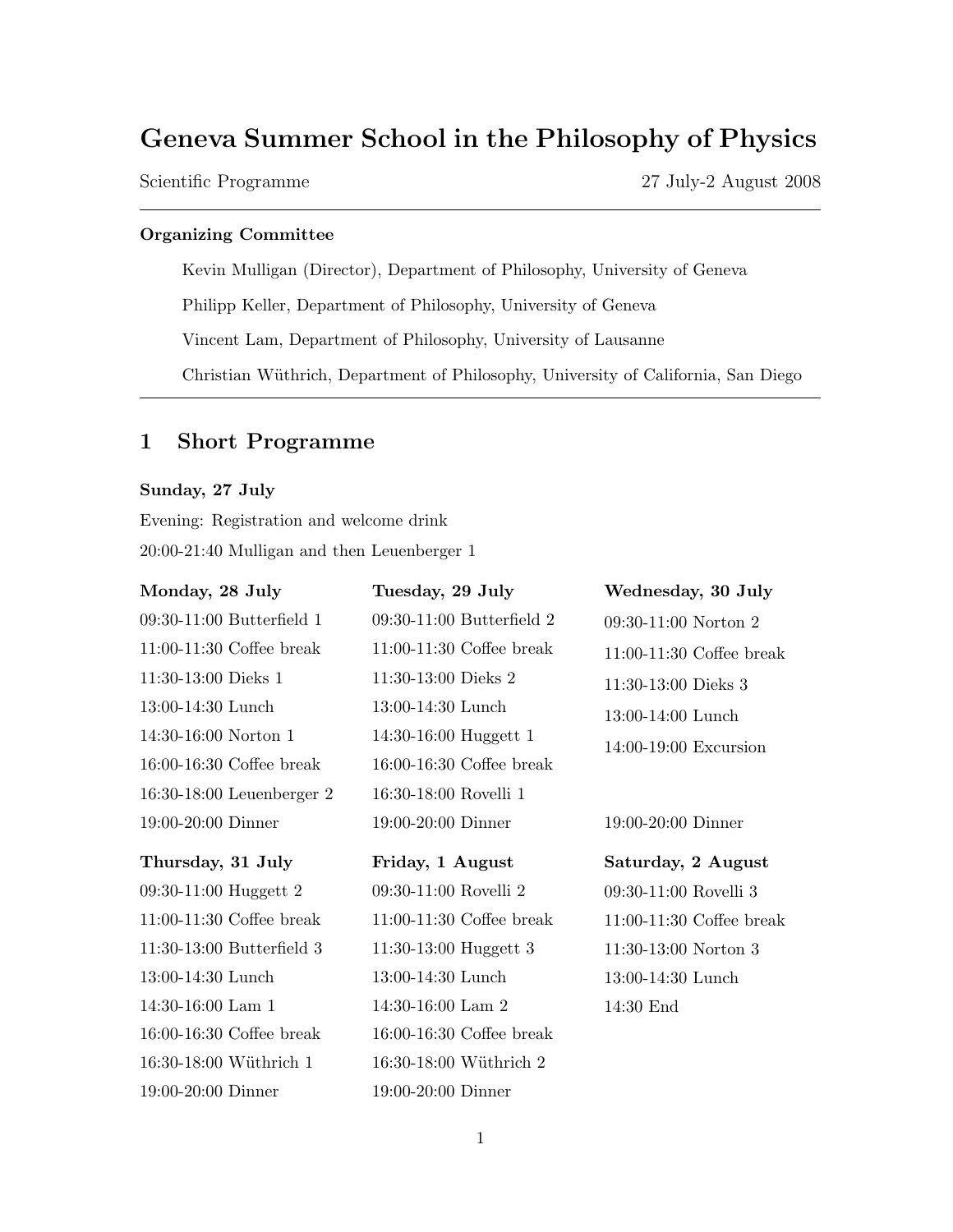# 2 Notes on Speakers

Jeremy Butterfield is a Senior Research Fellow in philosophy of physics at Trinity College, Cambridge, England. He previously worked at the University Cambridge (1981-97), and All Souls College, Oxford (1998-2006). He has published in various journals in philosophy and in physics.

jb56@hermes.cam.ac.uk<http://www.trin.cam.ac.uk/butterfield/>

Dennis Dieks studied theoretical physics at the University of Amsterdam, after which he wrote a dissertation in Foundations of Physics at Utrecht University. Since 1993 he is Professor of the Philosophy and Foundations of the Natural Sciences at Utrecht University and director of the Utrecht Institute for the History and Foundations of Science. Dennis Dieks is a member of several professional organisations, Editor of the journal *Studies in the History* and Philosophy of Modern Physics and Associate Editor of Foundations of Physics. He has published widely on subjects relating to space and time, the foundations and philosophy of quantum theory, and the philosophy of physics in general.

d.dieks@uu.nl [http://www.phys.uu.nl/](http://www.phys.uu.nl/~wwwgrnsl/)∼wwwgrnsl/

Nick Huggett (University of Illinois at Chicago) works in the philosophy of physics and science. He is completing a book on the metaphysics of space, *True Motion*, which deals with the history of space in mechanics from the early modern period to the present, and proposes a new relational account of spacetime, based on his "The Regularity Account of Relational Spacetime" (*Mind*, 2006). He also works on the foundations of quantum mechanics, particularly in quantum field theory (e.g., "Philosophical Foundations of Quantum Field Theory', British Journal for the Philosophy of Science 2000), and the theory of identical particles. His interests in space and quantum mechanics come together in work on quantum theories of gravity: with Craig Callender he edited Physics Meets Philosophy at the Planck Scale (CUP, 2001) and currently is working on the metaphysical implications of string theory.

huggett@uic.edu [http://www.uic.edu/](http://www.uic.edu/~huggett)∼huggett

Vincent Lam is a Junior Fellow in Epistemology and Philosophy of Science at the University of Lausanne, where he wrote his dissertation about space-time philosophy. He has previously studied theoretical physics at the Swiss Federal Institute of Technology. He has published in various journals in philosophy of physics.

vincent.lam@unil.ch<http://www.unil.ch/philo/page43603.html>

Stephan Leuenberger (University of Leeds) works in metaphysics and neighbouring areas of the philosophy of science and the philosophy of mind. He has published on physicalism, modality, and supervenience. After studies in Bern (Lic. Phil), Oxford (BPhil), and Princeton (PhD), and research fellowships at the Australian National University and the University of Leeds, he will take up a Lectureship at the University of Glasgow in September 2008.

s.leuenberger@leeds.ac.uk<http://www.philosophy.leeds.ac.uk/Staff/SL/>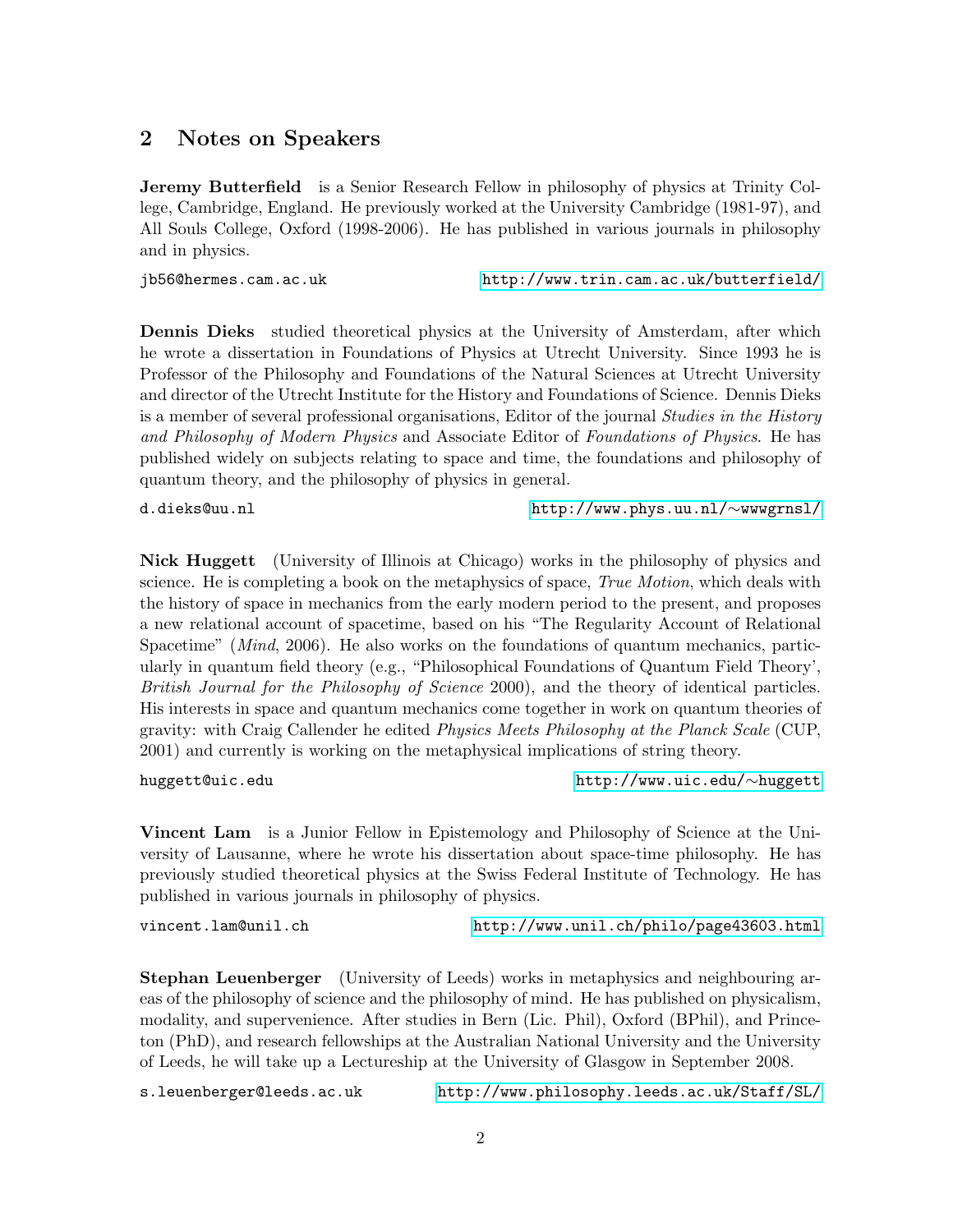John D. Norton is Director of the Center for Philosophy of Science, University of Pittsburgh. He writes in history and philosophy of physics, with special emphasis on the work of Einstein and his discovery of general relativity. He also writes on general philosophy of science including theories of induction and confirmation, causation and thought experiments.

jdnorton@pitt.edu [http://www.pitt.edu/](http://www.pitt.edu/~jdnorton/)∼jdnorton/

Carlo Rovelli is Professor of Physics at the University of Marseille and member of the Institut Universitaire de France. PhD in Padova 1986. He has worked in Italy, the USA and France. Main research interest: quantum gravity. Books: Quantum Gravity (CUP), What is time? What is space? (DiRenzo).

rovelli@cpt.univ-mrs.fr [http://www.cpt.univ-mrs.fr/](http://www.cpt.univ-mrs.fr/~rovelli/)∼rovelli/

Christian Wüthrich is an Assistant Professor of Philosophy and Science Studies at the University of California, San Diego. He received his PhD in History and Philosophy of Science from the University of Pittsburgh after having read physics, mathematics, philosophy, and history and philosophy of science at Berne, Cambridge, and Pittsburgh. He has published in various journals in philosophy and in physics.

wuthrich@ucsd.edu<http://philosophy.ucsd.edu/faculty/wuthrich/>

# 3 Long Programme

Sunday, 27 July

Registration and Welcome (Evening)

# Mulligan: Welcome Message from the Director (20:00-20:10)

Leuenberger: "Time and tense"  $(20:10-21:40)$  Leuenberger 1

Some present-day physical theories suggest that there is no such thing as time. In metaphysics, the question of the reality of time has a longer history: it came to prominence with McTaggart's famous argument. I will discuss his argument, and the main positions in the metaphysics of time that have been developed in reaction to it. One response is to deny McTaggart's premise that the reality of time requires the reality of the A-series: the B-series is enough. Time is then seen on the model of space. Another response is to deny McTaggart's claim that the A-series generates a contradiction. To do that, one can construe non-present times akin to non-actual possibilities, or possible worlds. Time bears striking analogies and also some disanalogies to both space and modality, and one's metaphysical view of time will depend largely on which analogy one is more impressed by. My discussion will focus on the analogies between time and modality, and on how this can be taken to support presentism, the view that only present things exist. I may also give an introduction to tense logic and its semantics, which treats time instants in the same way as modal logic treats possible worlds.

Suggested readings:

• J. Ellis McTaggart, "The Unreality of Time", Mind (New Series) 17 (1908): 457-474.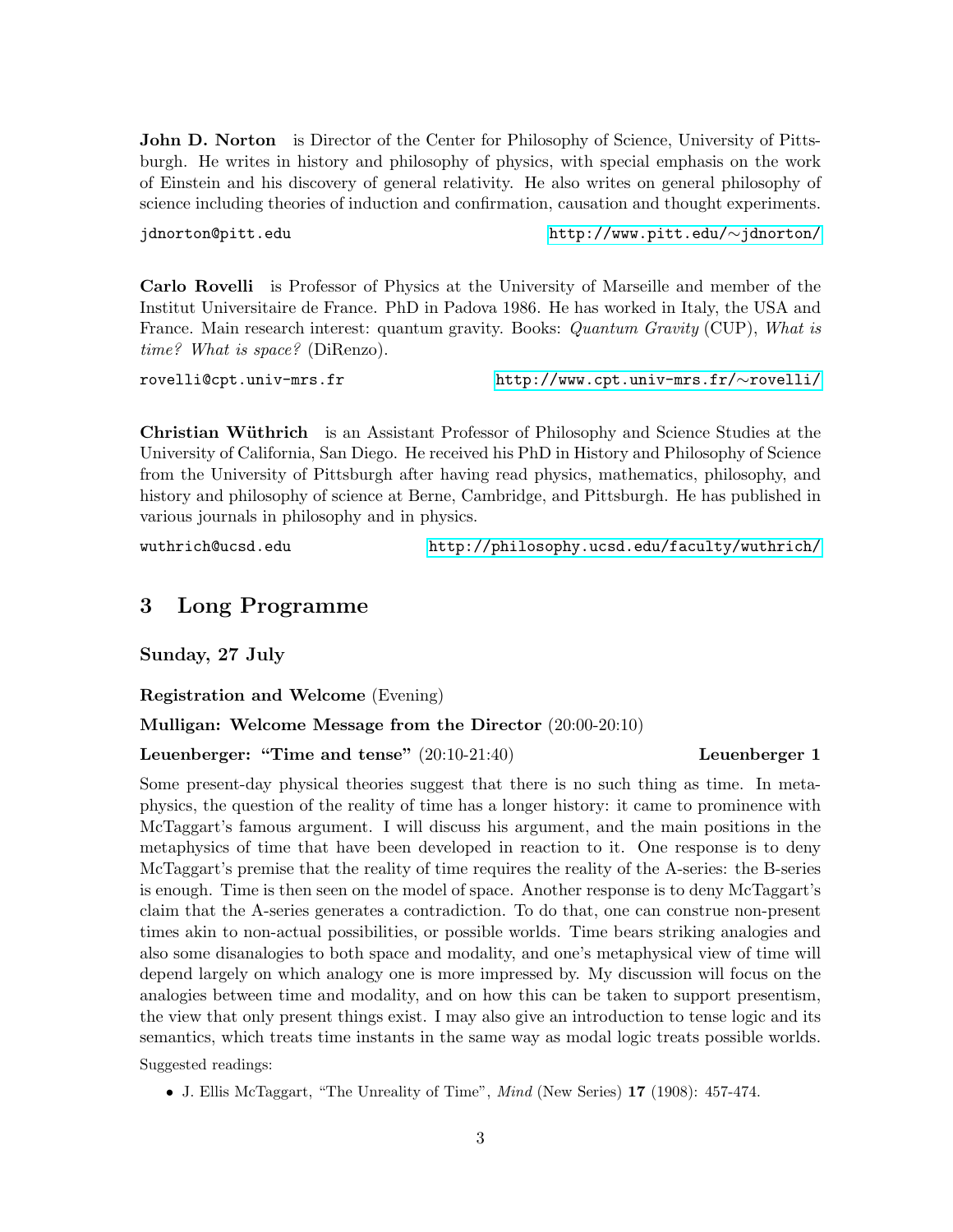Alternatively, the slightly revised text from McTaggart's book The Nature of Existence, which is reprinted in various anthologies.

# Monday, 28 July

#### Butterfield: "The persistence of objects through time" (9:30-11:00) Butterfield 1

I will first introduce the metaphysical debate whether objects persist over time by the selfsame object existing at different times (nowadays called 'endurance' by metaphysicians), or by different temporal parts, or stages, existing at different times (called 'perdurance'). Then I will discuss the rotating discs argument (RDA) against perdurantism. I will argue for three main conclusions. The first is that the RDA can be formulated more strongly than is usually recognized: it is not necessary to 'imagine away' the dynamical effects of rotation. The second is that in general relativity, the RDA fails because of frame-dragging. The third is that even setting aside general relativity, the strong formulation of the RDA can after all be defeated. Namely, by the perdurantist taking objects in classical mechanics (whether point-particles or continuous bodies) to have only temporally extended, i.e. non-instantaneous, temporal parts.

Suggested readings:

- Jeremy Butterfield, "On the Persistence of Particles", Foundations of Physics 35 (2005): 233-269. [Weblink.](http://philsci-archive.pitt.edu/archive/00001586/)
- Jeremy Butterfield, "The Rotating Discs Argument Defeated", British Journal for the Philosophy of Science 57 (2006): 1-45. [Weblink.](http://philsci-archive.pitt.edu/archive/00002382/)

#### Dieks: "Time in special relativity" (11:30-13:00) Dieks 1

After reviewing the structure of special relativistic spacetime, both from an Einsteinian and a Minkowskian viewpoint, I will turn to the peculiarities of special relativistic time. I will pay particular attention to the question of whether special relativistic simultaneity is in an interesting sense merely conventional (as was proposed and defended by Reichenbach). In connection with this I will also discuss a bit of the history of the philosophy of space and time, relating to the development of Reichenbach's ideas.

Suggested readings:

• Dennis Dieks, "The Adolescence of Relativity: Einstein, Minkowski, and the Philosophy of Space and Time" (and references contained therein). [Weblink](http://www.phys.uu.nl/igg/Dieks_Zomerschool/)

### Norton: "Causation as folk science" (14:30-16:00) Norton 1

Causal talk and causal notions permeate our discussions both inside and outside science. Most of us feel that we have not really understood a phenomenon until we have a grasp of the causal processes that underlie it. Is this pervasive use of causal talk merely a convenient language through which we can readily picture the processes of the natural world? Or does it derive from a deeper fact about nature that is antecedent to all science? That deeper fact I call "causal fundamentalism." It presupposes that the world is governed by a factual principle of cause and effect and that the burden of the individual sciences is to find its expression in their particular domain.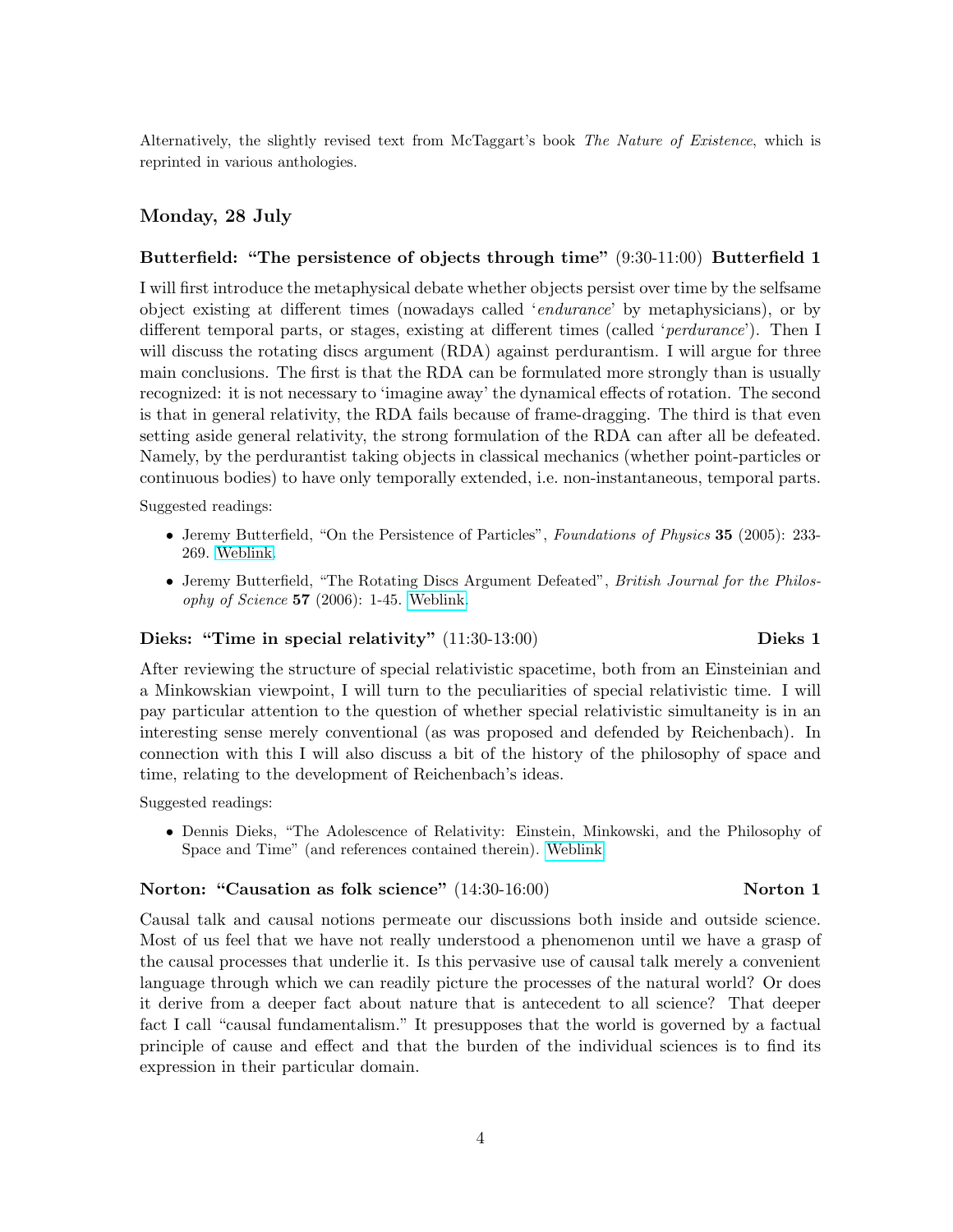I will describe a form of skepticism about causation that denies this doctrine of causal fundamentalism. It will be defended by general arguments and also through an examination of the causal principles that form part of the foundations of many physical theories.

Suggested readings:

- John D. Norton, "Causation as Folk Science," *Philosophers' Imprint* 3 (2003): 1-22. [Weblink.](http://www. philosophersimprint.org/003004/)
- John D. Norton, "Do the Causal Principles of Modern Physics Contradict Causal Anti-Fundamentalism?" in P. K. Machamer and G. Wolters (eds.), Thinking about Causes: From Greek Philosophy to Modern Physics, Pittsburgh: University of Pittsburgh Press (2007), 222-234. [Weblink.](http://www.pitt.edu/~jdnorton/papers/Causation_PKVII_final.pdf)
- An optional reading for those who are really keen: (This is my end of a debate with Mathias Frisch over whether dispersion theory requires an independent principle of causality.) "Is There an Independent Principle of Causality in Physics?" [Weblink.](http://www.pitt.edu/~jdnorton/papers/On_Frisch_PC_v3.pdf)

#### Leuenberger: "Causation" (16:30-18:00) Leuenberger 2

Causation is appealed to in many influential philosophical theories. But do we have a good understanding of what causation is? Many purported analyses, involving regularities, counterfactuals, and probabilities, have been offered, and none seems to be successful. In the recent debate, there has been a re-evaluation of what a philosophical account of causation is meant to achieve. According to Phil Dowe, we should distinguish the project of giving a conceptual analysis from the project of offering a theory what causation actually is in our world. According to Ned Hall, we should distinguish two different concepts of causation. I will discuss their views, and will also touch on themes of Norton's Lecture 1. I may also talk about the interplay between philosophical accounts of time and of causation.

Suggested readings:

- Phil Dowe, "The Conserved Quantity Theory of Causation and Chance Raising", *Philosophy* of Science 66 (1999): S486-S501. Supplement. Proceedings of the 1998 Biennial Meetings of the Philosophy of Science Association, Part I (Contributed papers).
- optional: Ned Hall, "Two Concepts of Causation", in Collins, Hall, Paul (eds.), Causation and Counterfactuals, OUP 2004. [Weblink.](http://www.fitelson.org/269/Hall_TCOC.pdf)

# Tuesday, 29 July

# Butterfield: "Spacetime in classical theories, including field theories" (9:30-11:00) Butterfield 2

I aim to cover three topics. (i): I will review some basic concepts and issues of spacetime theories; the recommended reading is Norton's Chapter in Introduction to the Philosophy of Science (1992) edited Merrilee Salmon. (ii) I will briefly discuss the Putnam-Rietdijk argument that relativity theory is incompatible with temporal becoming (or a "flow of time"). (iii) I will introduce Machian and relationist approaches to spacetime theories; emphasizing the metaphysical aspects of the views of Julian Barbour.

Suggested readings:

• For (i): John Norton, "Introduction to the Philosophy of Space and Time," in *Introduction* to the Philosophy of Science, Prentice-Hall (reprinted 1999, Hackett; Greek edition, 1998). Reprinted in J. Butterfield, M. Hogarth and G. Belot (eds.), Spacetime: The International Research Library of Philosophy (Aldershot: Dartmouth) 17 (1996): 3-56. [Weblink.](http://www.pitt.edu/~jdnorton/homepage/cv.html#L1992)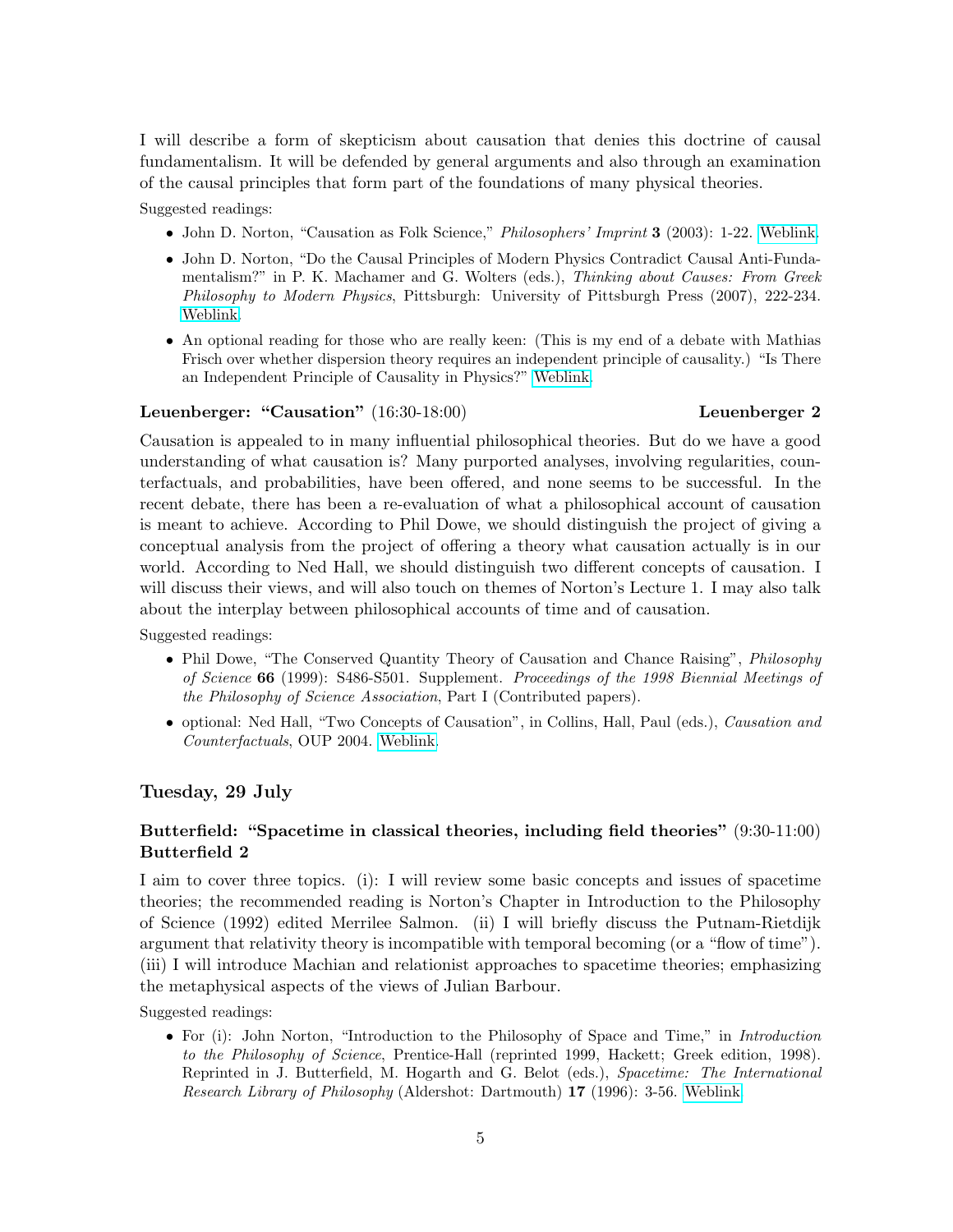• For (iii): Jeremy Butterfield, "The End of Time?", British Journal for the Philosophy of Science 53 (2002): 289-330 (Ostensibly a review of J. Barbour, The End of Time, this is in effect a survey of some Machian themes in dynamics); [Weblink to BJPS \(short version\)](http://bjps.oxfordjournals.org/cgi/content/abstract/53/2/289) [Weblink to the](http://www.trin.cam.ac.uk/butterfield/Reviews/BarbourReviewLong.pdf) [long version.](http://www.trin.cam.ac.uk/butterfield/Reviews/BarbourReviewLong.pdf)

# Dieks: "Kinematical vs dynamical explanation in special relativity" (11:30-13:00) Dieks 2

Lorentz once complained that Einstein just postulated what he himself tried to explain. Indeed, one of the significant differences between the theories of Lorentz and Einstein is Lorentz's bottom-up versus Einstein's top-down approach (corresponding to the difference between a constitutive theory and a theory of principle). From the early days of relativity Einstein's rather abstract top-down methodology has given rise to the misunderstanding that causal explanations of effects like time dilation and length contraction are impossible. A more sophisticated issue is whether causal, bottom-up explanations, even if possible, are appropriate; this question has become the subject of extensive debate during the last decade or so. We will discuss this history and the various positions that can be taken; and will adopt a rather "relativist" and pragmatic position ourselves.

Suggested readings:

- Dennis Dieks, "Bottom-Up versus Top-Down: The Plurality of Explanation and Understanding in Physics" (and references contained therein). [Weblink.](http://www.phys.uu.nl/igg/Dieks_Zomerschool/)
- Dennis Dieks, "Space, Time and Coordinates in a Rotating World", in G. Rizzi and M.L. Ruggiero (eds.), Relativity in Rotating Frames Kluwer (2004), 29-43. [Weblink.](http://www.phys.uu.nl/igg/Dieks_Zomerschool/)

### Huggett: "Absolute space and motion" (14:30-16:00) Huggett 1

In the historical component of my first two lectures we will discuss the attempts of some key figures—Descartes, Newton and Leibniz—to understand the role and nature of motion in the developing mechanics of the late Seventeenth Century. On the one hand there is the question of relativity—apparent in linear collisions but seemingly not in rotations—while on the other attempts to define a notion of motion in the face of the needs of mechanics and the evolving understanding and debates about scientific norms.

In this lecture we will focus on Newton's development of absolute motion as a response to the inadequacy of conceptions provided by Descartes for mechanics. We will see how twentieth century philosophers developed an interpretation of spacetime theories from certain aspects of Newton's views, in the light of subsequent developments in physics and philosophy.

Suggested readings:

- Descartes, Principles of Philosophy, Book II 10-25. [Weblink.](http://www.classicallibrary.org/descartes/principles/02.htm)
- Newton, Scholium on Time and Space. [Weblink.](http://www.mnstate.edu/gracyk/courses/web%20publishing/NewtonScholium.htm)
- Huggett and Hoefer, "Absolute and Relational Theories of Space and Motion", Stanford Encyclopedia of Philosophy, §1-5. [Weblink.](http://plato.stanford.edu/entries/spacetime-theories/)

The primary sources I have provided are not necessarily the best translations, but they are what is available online. A source of some better versions is my *Space from Zeno to Einstein* (MIT Press, 1999).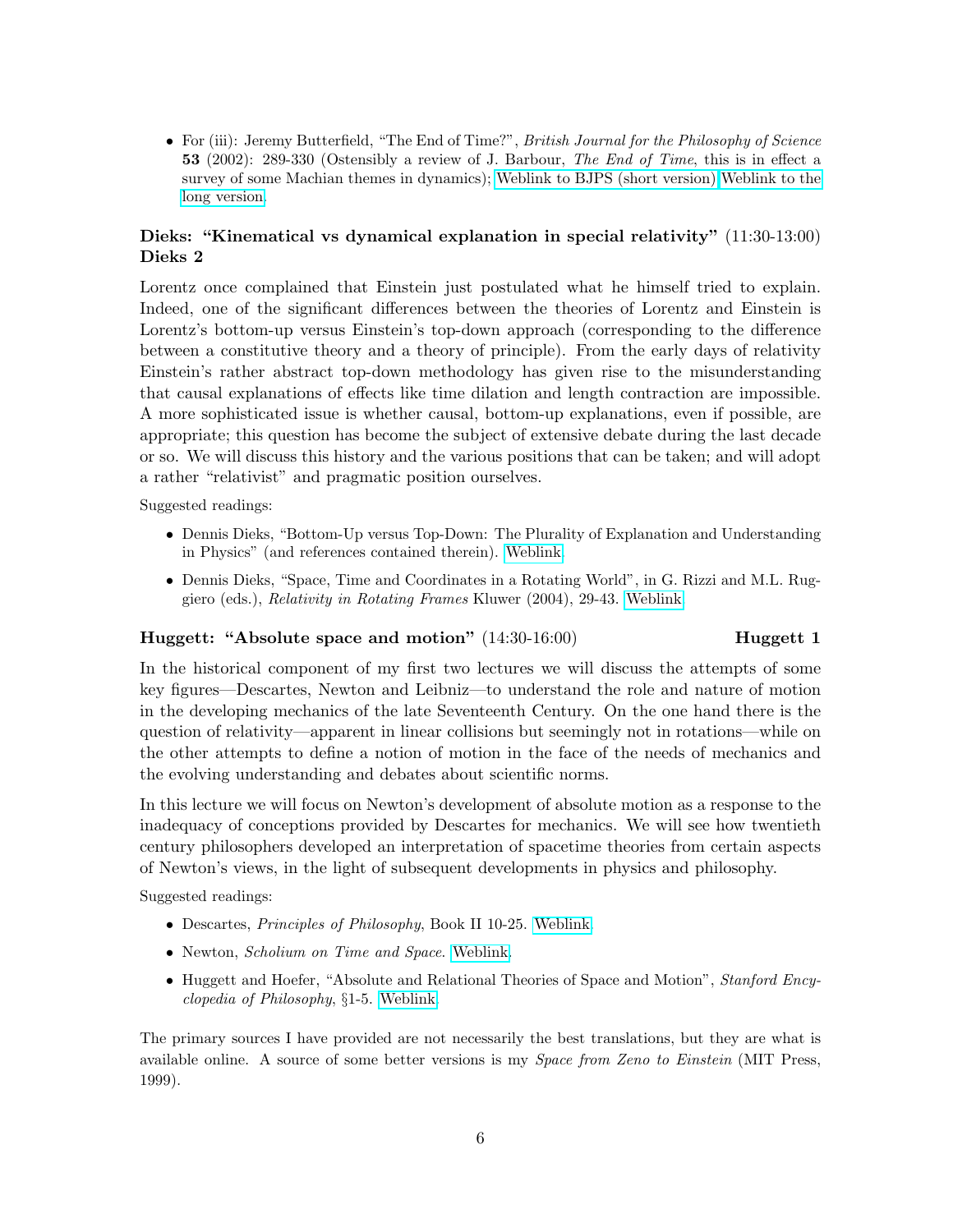# Rovelli: "General Relativity. What have we learned about space and time?" (16:30-18:00) Rovelli 1

General Relativity, which Landau called "the most beautiful" of the scientific theories, has modified our basic understanding of the world in great depth, to an extent which, in my opinion, has not been fully unraveled yet. In this lecture, I try to summarize how the theory has modified our understanding of Nature. The change goes much deeper than the idea that spacetime is curve; it questions the very notions of "state", "observable quantity" and "evolution" that were so effective in Newtonian physics.

Suggested readings:

• Excerpts from Carlo Rovelli, Quantum Gravity, Cambridge University Press (2004).

### Wednesday, 30 July

# Norton: "Einstein's Methods and His Discovery of General Relativity" (9:30-11) Norton 2

No one in science, not even an Einstein, makes worthy discoveries without undertaking a systematic investigation. What sorts of conceptions governed the systematic part of Einstein's investigations? I will outline one notion that played an important role in Einstein's discovery of general relativity. It is Einstein's distinction between thinking physically and thinking formally. I will illustrate how Einstein consciously shifted back and forth between these two modes of thinking in the years leading up to his discovery of general relativity. We will see some pages from Einstein's "Zurich Notebook" which contains Einstein's scratch pad calculations at the decisive period of his discovery of general relativity.

Suggested readings:

- John D. Norton, " 'Nature in the Realization of the Simplest Conceivable Mathematical Ideas': Einstein and the Canon of Mathematical Simplicity," Studies in the History and Philosophy of *Modern Physics* **31** (2000): 135-170. [Weblink.](http://www.pitt.edu/~jdnorton/papers/Einstein_simplicity.pdf)
- For an easy read on a big topic: John D. Norton, "How Did Einstein Think?". [Goodies Page.](http://www.pitt.edu/~jdnorton/Goodies/Einstein_think/index.html)
- John D. Norton, "A Peek into Einstein's Zurich Notebook". [Weblink.](http://www.pitt.edu/~jdnorton/Goodies/index.html#Zurich_Notebookl)
- Optional: For a fairly detailed reconstruction of one episode, see: "A Conjecture on Einstein, the Independent Reality of Spacetime Coordinate Systems and the Disaster of 1913," pp. 67- 102 in A. J. Kox and J. Einsenstaedt, eds., The Universe of General Relativity. Einstein Studies Volume 11. Boston: Birkhaeuser, 2005. [Weblink.](http://www.pitt.edu/~jdnorton/papers/Conjecture_HGR6.pdf)

# Dieks: "Mach's principle and the beginning of modern cosmology" (11:30-13:00) Dieks 3

One of the heuristic motifs guiding Einstein's thought during his work on general relativity was "Mach's principle". Mach himself was not all too clear about this principle, and different versions of it can be found in the literature. The way Einstein understood it was in a relationist way: only material systems and their mutual relations should be accepted as physically significant, and there should be no role for an independently existing spacetime. However, Einstein soon realized that general relativity was not in accordance with this desideratum. In his paper of 1917, "Cosmological considerations on the general theory of relativity" which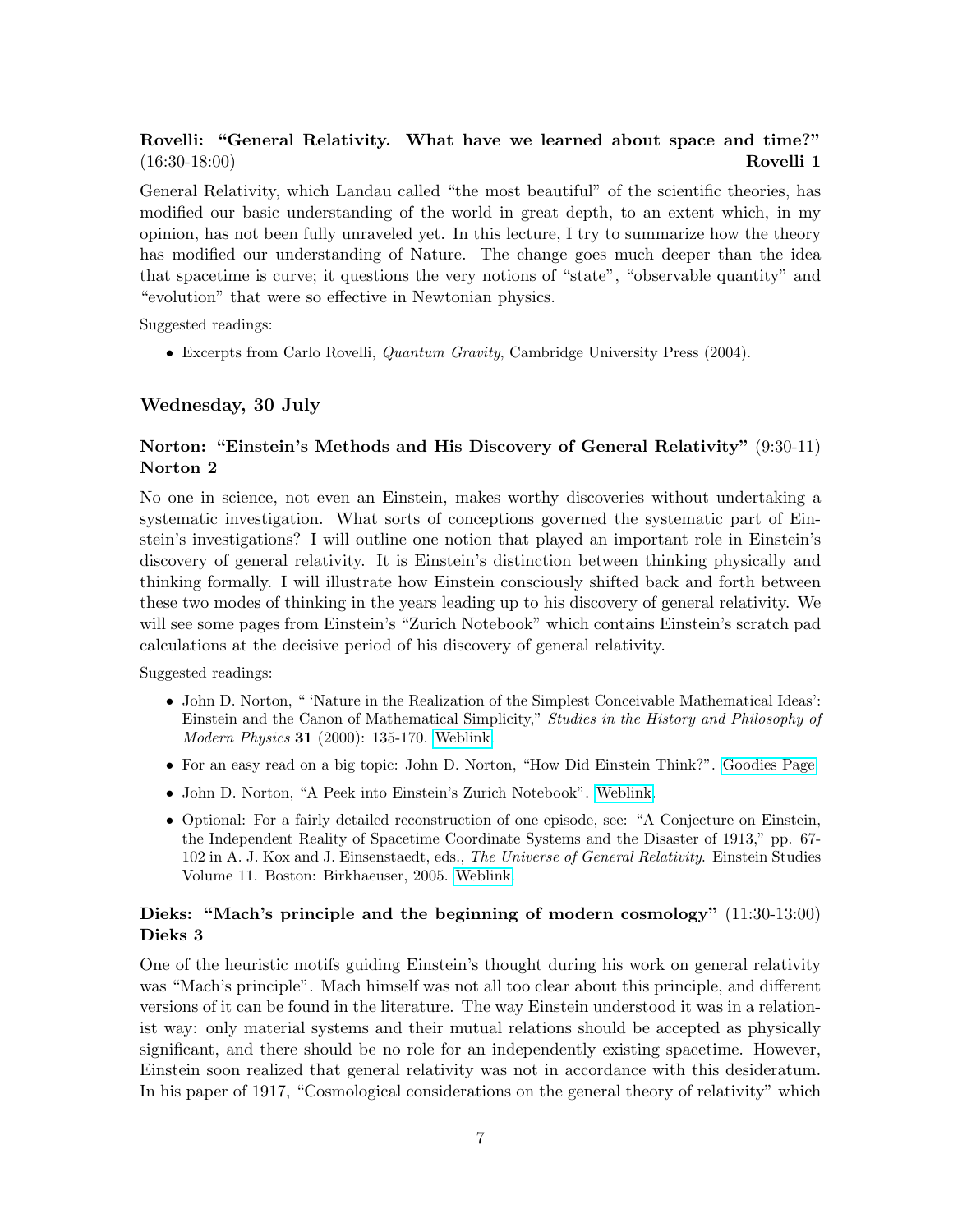marks the beginning of modern cosmology, he attempted to rectify the situation by introducing the "cosmological constant" in his field equations. Later folklore has it that Einstein's motivation for this modification of GRT was first of all his wish to ensure the possibility of a static solution, but this was only coincidental to his project: Mach's principle was essential. However, after 1917 Einstein's adherence to this principle started to quickly evaporate.

Suggested readings:

• Dennis Dieks, "Another look at general covariance and the equivalence of reference frames", Studies in History and Philosophy of Modern Physics 37 (2006): 174-191 (and references contained therein!). [Weblink.](http://www.phys.uu.nl/igg/Dieks_Zomerschool/)

# Afternoon: Excursion

# Thursday, 31 July

# Huggett: "Relative space and motion"  $(9:30-11:00)$  Huggett 2

In this lecture we will continue to investigate the historical roots of the absolute-relative debate, this time understanding Leibniz's relationism--which turns out to look rather different from the way it is usually understood. We will then look at the critique of relationist views launched by contemporary philosophers in the absolute tradition.

Suggested readings:

- Leibniz, Extracts from the Leibniz-Clarke Correspondence. [Weblink.](http://www.physics.ubc.ca/~berciu/PHILIP/TEACHING/PHYS340/EXTRA/FILES/Leibniz-ClarkeA.pdf)
- Huggett, "Quick Guide to the Leibniz-Clarke Correspondence". [Weblink.](http://tigger.uic.edu/~huggett/Nick/My%20Work.html)
- Huggett and Hoefer, "Absolute and Relational Theories of Space and Motion", Stanford Encyclopedia of Philosophy, §6-8. [Weblink.](http://plato.stanford.edu/entries/spacetime-theories/)
- Huggett, "Relationism, Explanation and Instrumentalism". [Weblink 1](http://tigger.uic.edu/~huggett/Relationism.pdf) and [Weblink 2.](http://tigger.uic.edu/~huggett/refs.pdf)

# Butterfield: "The interpretation of general relativity" (11:30-13:00) Butterfield 3

The interpretation of general relativity I aim to cover three topics. (i) I will say more about Machian and relationist themes, as they apply to general relativity; cf. topic (iii) of Butterfield Lecture 2. (ii) I will discuss the constructivist approach to spatial and spacetime geometry, in particular Brown's recent defence of it. This will give an interpretative perspective for discussing the principle of equivalence. It will also pick up on some themes in Norton's Lecture 1 and Dieks Lecture 2. (iii) I will discuss from a philosophical, indeed mostly metaphysical, perspective, Einstein's hole argument. This will give an interpretative perspective on the principle of general covariance. It will also pick up on some themes in Rovelli's Lecture 1, Norton's Lecture 2, Lam's Lecture 1 and Huggett's Lecture 2.

- For (ii) Jeremy Butterfield, "Reconsidering Relativistic Causality", *International Studies in the* Philosophy of Science 21 (2007): 295-328. [ArXiV](http://uk.arxiv.org/abs/0708.2189) or [PhilSci Archive](http://philsci-archive.pitt.edu/archive/00003469/) (OMITTING the final Section 5).
- For (iii): Jeremy Butterfield, "The Hole Truth", *British Journal for the Philosophy of Science* 40 (1989): 1-28.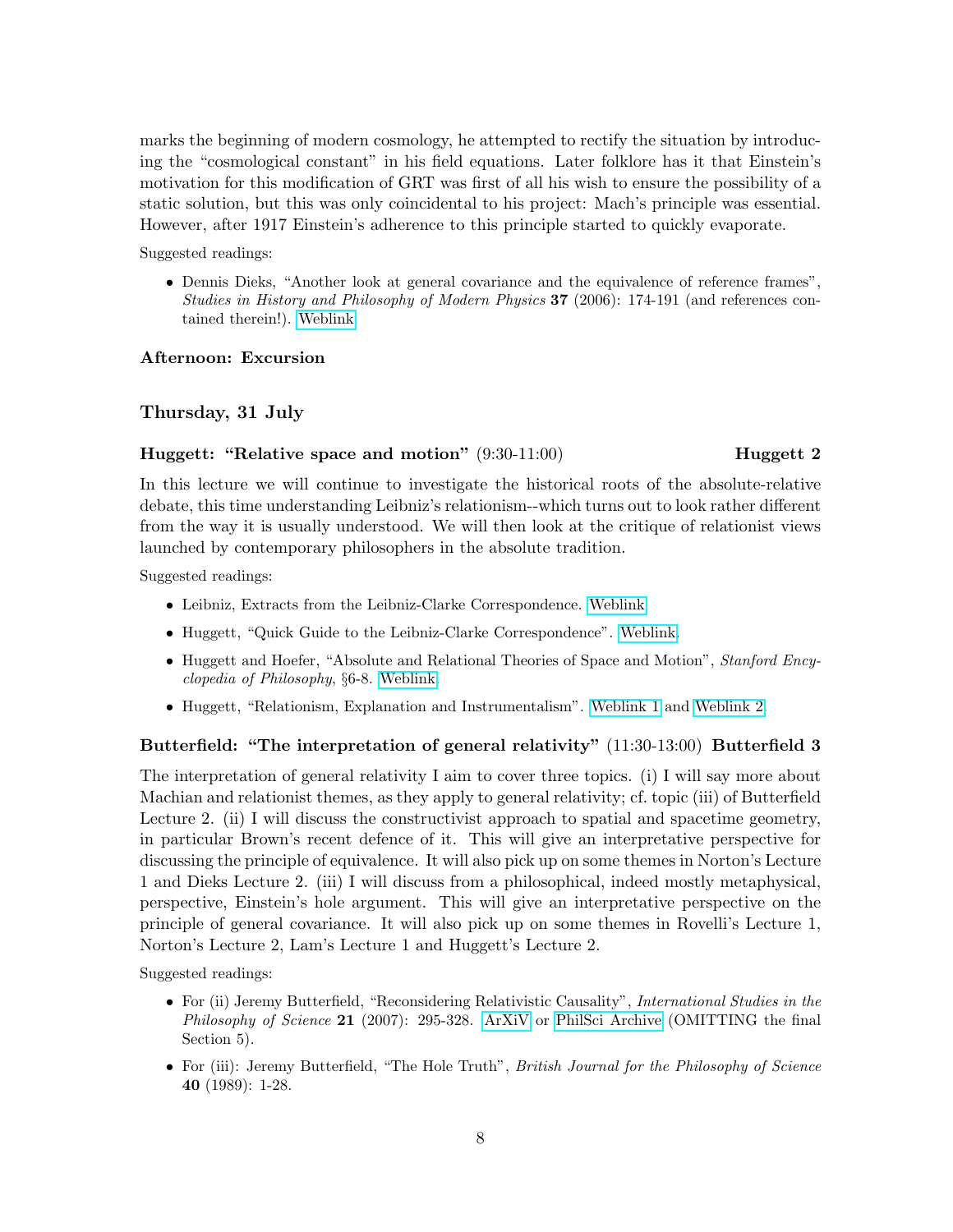### Lam: "Spacetime structuralism" (14:30-16:00) Lam 1

Structural realism is a family of positions in the philosophy of science that have been much debated recently. Indeed, under the banner "structuralism" or "structural realism", broadly conceived, can be found a great variety of conceptions with different motivations. Some of these aim to account for the two main arguments in the debate about scientific realism, namely the "no-miracle" argument and the argument of "pessimistic meta-induction", whereas others rather aim to provide a convincing understanding of (some aspects of) the world as described by current science and in particular by current fundamental physics (some ambitious structuralist conceptions pursue both aims). This lecture will be mainly concerned with this second motivation: I propose to review and discuss the possible relevance of the various contemporary structural realist positions for the interpretation of spacetime as described by the (classical) theory of general relativity. In particular the claim that (suitable) spacetime structuralism provides a meaningful account for the gauge-theoretical aspects of ("substantive") general covariance and of background independence will be evaluated. The various structuralist conceptions of spacetime will also be discussed within the framework of the contemporary debate about the nature of space-time and special attention will be paid to the question of space-time points.

Suggested readings:

- Mauro Dorato, "Substantivalism, relationism, and structural spacetime realism", Foundations of Physics 30 (2000): 1605-1628.
- Michael Esfeld and Vincent Lam, "Moderate structural realism about space-time", Synthese 160 (2008): 27-46. [Weblink.](http://philsci-archive.pitt.edu/archive/00002778/)
- Steven French and James Ladyman, "Remodelling Structural Realism: Quantum Physics and the Metaphysics of Structure", Synthese 136 (2003): 31-56.
- Dean Rickles and Steve French, "Quantum Gravity Meets Structuralism: Interweaving Relations in the Foundations of Physics", in D. Rickles, S. French and J. Saatsi (eds.), The Structural Foundations of Quantum Gravity. Oxford University Press (2006), 1-39.

#### Wüthrich: "Let's take a ride on a time machine"  $(16:30-18:00)$  Wüthrich 1

Time travel is compatible with general relativity. At least it is if one defines time travel as the existence of closed timelike curves in spacetime. The question then arises whether the operation of a time machines, i.e. of a device that *produces* closed timelike curves where none would have existed otherwise, is permissible in general relativity. The physics literature contains various theorems which purport to establish that, under physically plausible assumptions, the operation of a time machine is impossible. While I will argue that no conclusive "no-go" theorem of this kind exists either in classical general relativity or in various semi-classical approaches, I hope to convince the audience that the topic is far from merely entertaining as it allows insights into foundational issues at the intersection of classical and quantum gravity.

- John Earman, Christopher Smeenk, Christian Wüthrich, "Do the laws of physics forbid the operation of time machines?", Synthese, in print.
- John Earman and Christian Wüthrich, "Time machines", Stanford Encyclopedia of Philosophy (2004). [Weblink.](http://www.science.uva.nl/~seop/entries/time-machine/)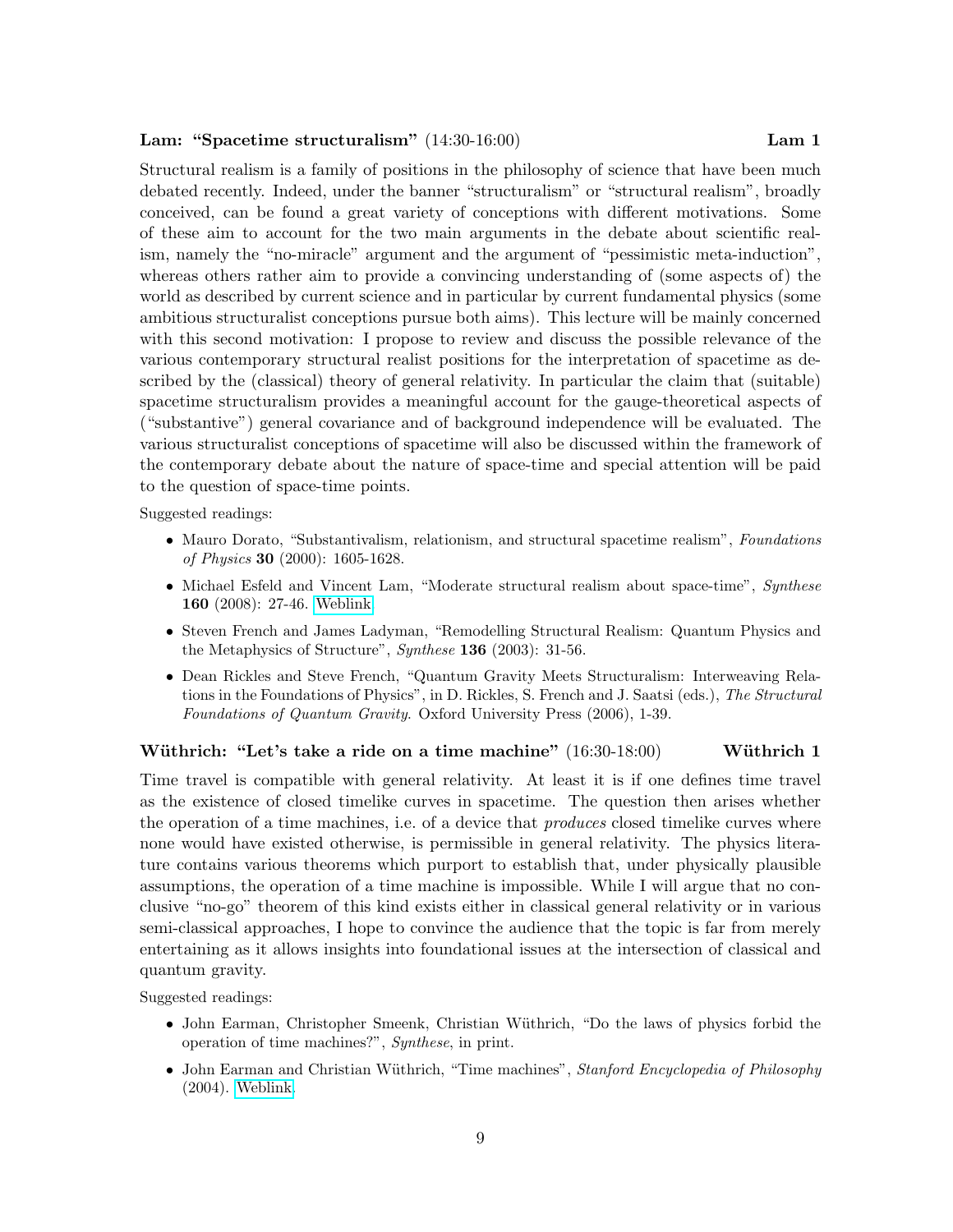### Friday, 1 August

#### Rovelli: "Mechanics without time. Is it possible?"  $(9:30-11:00)$  Rovelli 2

All conventional formulations of mechanics are based on notions (such as "state at given time") that loose their meaning in the general relativistic context. I discuss the possibility of defining the notions of "state" and "observable" in a way that is compatible with the fact that the world is general relativistic. Conceptually, this is the key lecture of the three. I discuss how we can think about the world if a unique time evolution variable is not given.

Suggested readings:

• Excerpts from Carlo Rovelli, Quantum Gravity, Cambridge University Press (2004).

#### Huggett: "The regularity account of relational spacetime"  $(11:30-13:00)$ Huggett 3

A Humean about laws thinks that they are nothing but the "best" description of the regularities that are manifested in particular events. I propose that the best strategy for the relationist is to argue that the laws of mechanics are nothing but the best description of the regularities that are manifested by the relations between bodies. I show how this view deals with various puzzles about motion and the shape of space—at least in pre-relativistic physics.

Suggested readings:

• Huggett, "The Regularity Account of Relational Spacetime", *Mind* 115 (2006): 41-73. [Weblink.](http://tigger.uic.edu/~huggett/Nick/My%20Work.html)

# Lam: "Spacetime singularities" (14:30-16:00) Lam 2

Within the framework of the (classical) theory of general relativity, there are two main positions with respect to space-time singularities and their generic character due to the famous singularity theorems. First, they can exclusively be thought of as physically meaningless, only revealing that in these cases the theory of general relativity breaks down and must be superseded by another theory (like a future theory of quantum gravity for instance). Therefore, as such space-time singularities do not tell us anything physically relevant. Second, space-time singularities can be taken more "seriously": they can well be considered as physically problematic but nevertheless as involving some fundamental features of space-time as described by (classical) general relativity. In this sense, they truly constitute a foundational issue in the theory and, within this framework, their careful study may be helpful in order to understand the nature of space-time. This lecture aims to investigate this line of thought (which has been importantly advocated by Earman (1995) in the philosophical literature) and discuss some of the philosophically interesting aspects of the "problem" of spacetime singularities. In particular, I will discuss the question of the very definition of the spacetime singularities within classical general relativity and the limitations to the attempts to consider spacetime singularities as "local" entities (in some precise sense).

- Eric Curiel, "The Analysis of Singular Spacetimes", *Philosophy of Science* 66 (1999): 119-145 (Proceedings).
- John Earman, Bangs, Crunches, Whimpers, and Shrieks: Singularities and Acausalities in Relativistic Spacetimes, Oxford University Press (1995), chapters 2 and 3.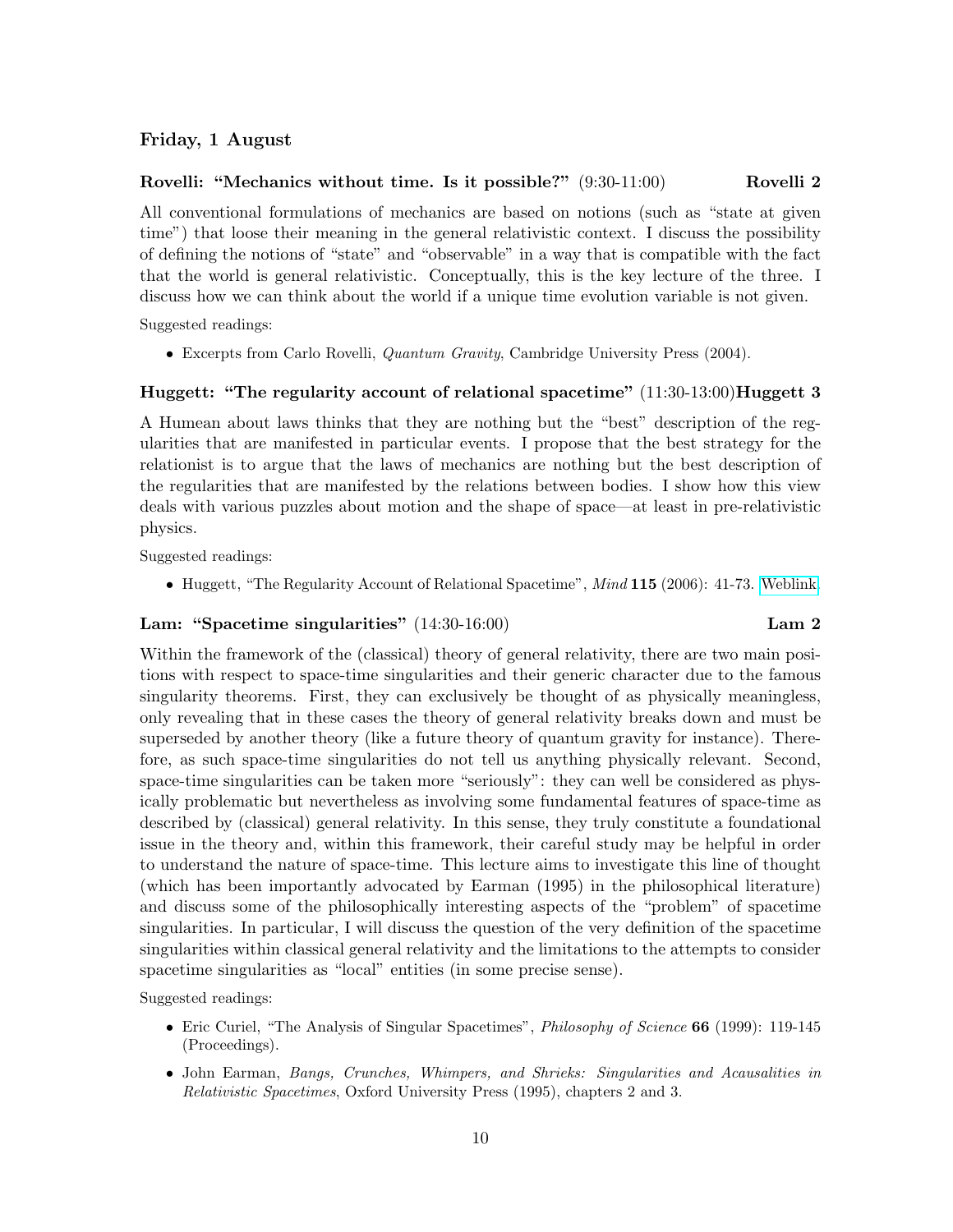- Vincent Lam, "The singular nature of spacetime", *Philosophy of Science* **74** (2007). [Weblink.](http://philsci-archive.pitt.edu/archive/00003172/)
- Optional: R. Geroch and G. Horowitz, "Global structure of spacetime", in S. Hawking and W. Israel (eds.), General relativity, Cambridge University Press (1979), 212-289.

# Wüthrich: "Einstein's nemesis conquered at last?" (16:30-18:00) Wüthrich 2

Loop quantum cosmology is an attempt to produce cosmological models based on a quantum theory of gravity, loop quantum gravity. It freezes out all but one degree of freedom and thus achieves a drastic simplification of a major technical obstacle in fulfilling the canonical quantization programme of loop quantum gravity. Proponents of loop quantum cosmology have claimed that their models "smooth out" the classically unavoidable initial singularity in two different senses: first, the curvature does not increase without bound for arbitrarily small scale factors; and second, there exists a principled way of extending the models through the initial singularity into a mirror universe. The singularity, as my evaluation will show, does vanish in the sense that the unphysical dynamical evolution so dear to loop quantum cosmologists effectively manages to penetrate back into a mirror world of "before the big bang". At the same time, however, the singularity is not completely exterminated despite what is claimed. It survives in the sense that Laplacean determinism still fails at the big bang, although the failure is milder than in classical models.

Suggested readings:

- Christian Wüthrich, Approaching the Planck Scale from a Generally Relativistic Point of View: A Philosophical Appraisal of Loop Quantum Cosmology, Dissertation, University of Pittsburgh (2006), Chapters 7 and 8.
- Martin Bojowald, "Loop Quantum Cosmology", Living Reviews in Relativity 8 (2005): 11. [Weblink.](http://www.livingreviews.org/lrr-2005-11)
- Abhay Ashtekar, Martin Bojowald, and Jerzy Lewandowski, "Mathematical structure of loop quantum cosmology", Adv. Theor. Math. Phys. 7 (2003): 233-268. [Weblink.](http://arxiv.org/abs/gr-qc/0304074)

### Saturday, 2 August

#### Rovelli: "Quantum mechanics without time. Is it possible?" (9:30-11:00)Rovelli 3

This is the most technical lecture. I ask wether *quantum* mechanics can be compatible with the general relativistic and time-independent notions of "state" and "observable". Until we answer this question, we cannot say that modern physics provides any coherent conceptual framework on Nature at the elementary physical level.

Suggested readings:

• Excerpts from Carlo Rovelli, Quantum Gravity, Cambridge University Press (2004).

# Norton: "That Damn Dome: Indeterminism in Classical Physics" (11:30-13:00) Norton 3

It has been known for a long time that classical Newtonian physics admits indeterministic systems. They are systems whose present state does not fix their future. These long-known failures of indeterminism, however, have involved exotic systems, such as "space invaders"